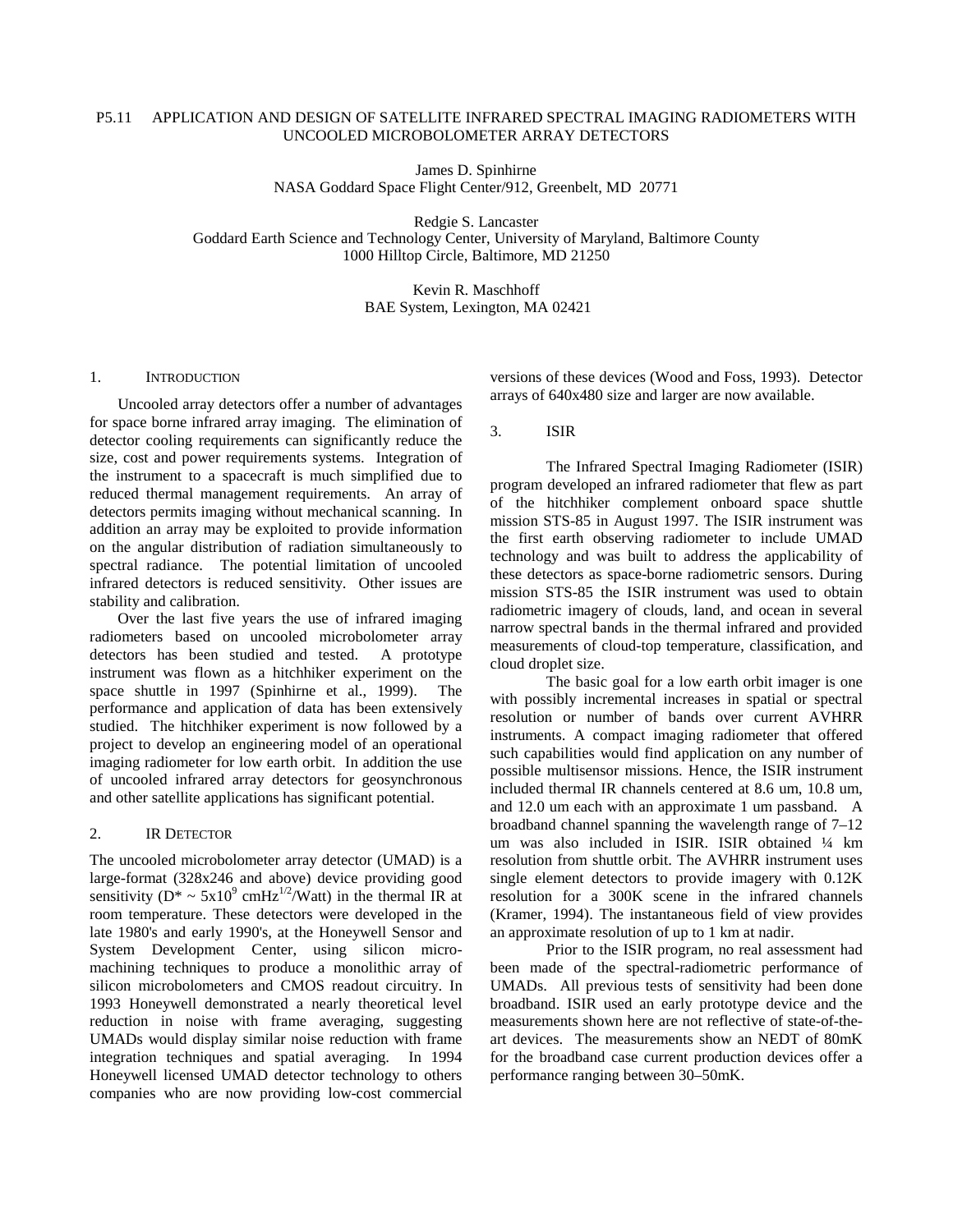

Fig. 1. Design of the Infrared Spectral Imaging Radiometer (ISIR) instrument.

A schematic of the ISIR instrument is shown in Figure 1. Frame averaging is used to obtain the 0.12K sensitivity requirement. Time delay integration (TDI) is employed in ISIR to continuous imaging of 320 pixel cross track. Images are acquired at 30 Hz and successive rows of detectors are integrated in a time-delayed sequence, adding the signals from the pixel elements that originate from the same earth location. Hence, TDI requires that the image motion due to the forward motion of the platform across one pixel row and the frame readout rate be synchronized. In the absence of correlated noise, TDI improves the signal-to-noise ratio by the square root of the number of pixels used in the averaging process. For ISIR the spectral bands were selected by filters mounted on a rotating filter wheel. Radiance calibration was through an internal black body target that was viewed as part of the imaging

sequence. Laboratory measurements and analysis of ISIR on orbit data in comparison to airborne radiometers demonstrate that a 0.12 K brightness temperature accuracy was obtained.

 Shown in Figure 2 is an example of 10.7 um imagery collected during the ISIR shuttle flight of STS-85. This figure includes a compilation of 6 individual image frames. Each of these frames was acquired while operating in a mode that used 40 pixels in the TDI process and the images were registered during post-processing. Additionally, these data have been calibrated in units of brightness temperature and a color scale indicating the range of observed temperatures is shown. Cooler temperatures of course tend to indicate higher cloud-tops but this is dependent upon the optical depth of the cloud under consideration. Measurement on ST-85 included some direct cloud height measurements by the Shuttle Laser Altimeter.

The image data were collected at a rate sufficient to provide overlap from one image to the next. This allows for a relative registration to be performed wherein one component of an image pair is selected as the reference to which the other component image is registered. Imageprocessing techniques are used to determine the relative translation of each image and a geometric transformation based on the determined displacement is applied. An alternative approach to registering the data is to do so based upon the altitude, orientation, and forward motion of the spacecraft. However, this is less practical because clouds at different altitudes require different transformations and thus registration requires apriori knowledge of cloud height.

### 4. COVIR

The Compact Visible and Infrared Radiometer (COVIR) instrument is being developed with the goal of providing an operational imager for small satellite missions dedicated to earth and climate monitoring (Lancaster et al., 2001). Small satellite missions continue to increase in priority at NASA as they hold the potential for improved



Fig. 7. Imagery acquired with the ISIR instrument of an optically thick cloud scene spanning several kilometers in altitude.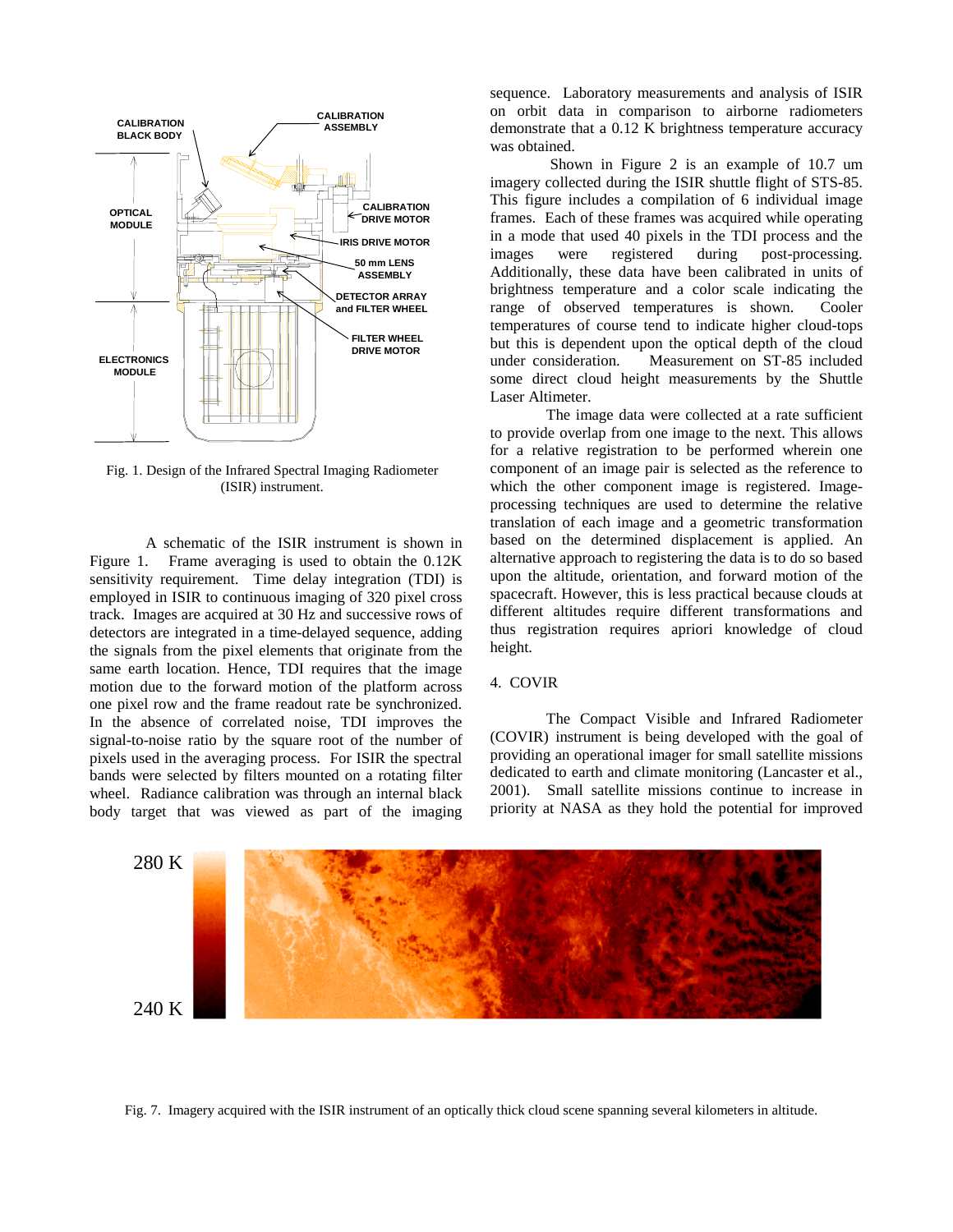

Fig. 3. A solid body model of the Compact Visible and Infrared Radiometer.

temporal coverage of the earth environment through multiple missions and an opportunity for increased scientific yield through the deployment of different complements of mission instrumentation.

The spectral selection for ISIR was achieved with the use of a filter wheel. Using this approach the scene imaged onto the entirety of the detector was sampled simultaneously in a single channel and sequentially in each of the four channels. Although the COVIR instrument operates on this same principle it departs from this approach by incorporating a strip filter array within the UMAD detector package. Hence, as the instrument platform advances the image scene moves sequentially from one filter to the next. An instantaneous field of view (IFOV) of 15 degrees is contained in the cross-track direction of the detector and 11 degrees in the along-track direction.

The design of COVIR consists of one visible and one infrared camera, a flip-mirror mechanism and internal blackbody for calibration, and the optics bench support structure on which they are mounted. A solid-body model of these subsystems is shown in Figure 3. The view toward the Earth is made through the top direction. For ease of accommodation the optics bench consists of a structural "L" bracket on which all components remain mounted to the sidewall regardless of the platform. The primary subsystem of the COVIR instrument is the infrared camera. It is built around a Lockheed Martin Infrared Systems (LMIRS) SIM200 imaging module incorporating a LAM 2D-class infrared focal plane array. This imaging module includes the UMAD in its package on a focal plane frontend board, a video signal processing and control card, and a power supply card. The IR is imaged through a fast, F/0.8,

55mm focal-length compound lens is made up of one zinc selenide and two germanium optical elements. This configuration provides an IFOV of 0.833 mrad/pixel; equivalent to ¼ km ground resolution when operated at Shuttle orbit altitude and  $\frac{1}{2}$  km resolution when placed in polar orbit at 600 km altitude. A flip mirror mechanism is used to provide rapid two point calibrations. This mirror is mounted at 45 degrees to the motor shaft of a single-axis direct drive stepping motor. The mirror is made up of a lightweight aluminum foam core that has been plated with nickel, polished, and coated with gold for high reflectivity in the IR bands. This mirror rotates 90 degrees and settles in less than ¼ second. During normal operation the mirror will be regularly rotated to view the Earth, a port for viewing cold space, or an internal blackbody. When viewing the Earth scene the pointing is repeatable to within 20 urads. Regardless of the target the number of optics in the optical path remains constant.

The internal blackbody assembly of COVIR provides a source for frequent two-point calibrations when combined with views to cold space. For proper calibration of the imagery data, knowledge of the temperature of this blackbody must be achieved to within an accuracy of  $0.1^{\circ}$ C, and uniformity must be maintained across an approximate 15cm aperture. A two-phase, copper/water sinter wick device developed by the semi-conductor industry for cooling high heat density IC's is used as the iso-thermalizing baseplate for the blackbody assembly. To this baseplate a honeycomb structure is epoxied and painted with a high-emittance black paint. Experimentation with straight-cut and bias-cut honeycomb structures, as well as flat and glossy black paints has shown little dependence of the performance of this blackbody on